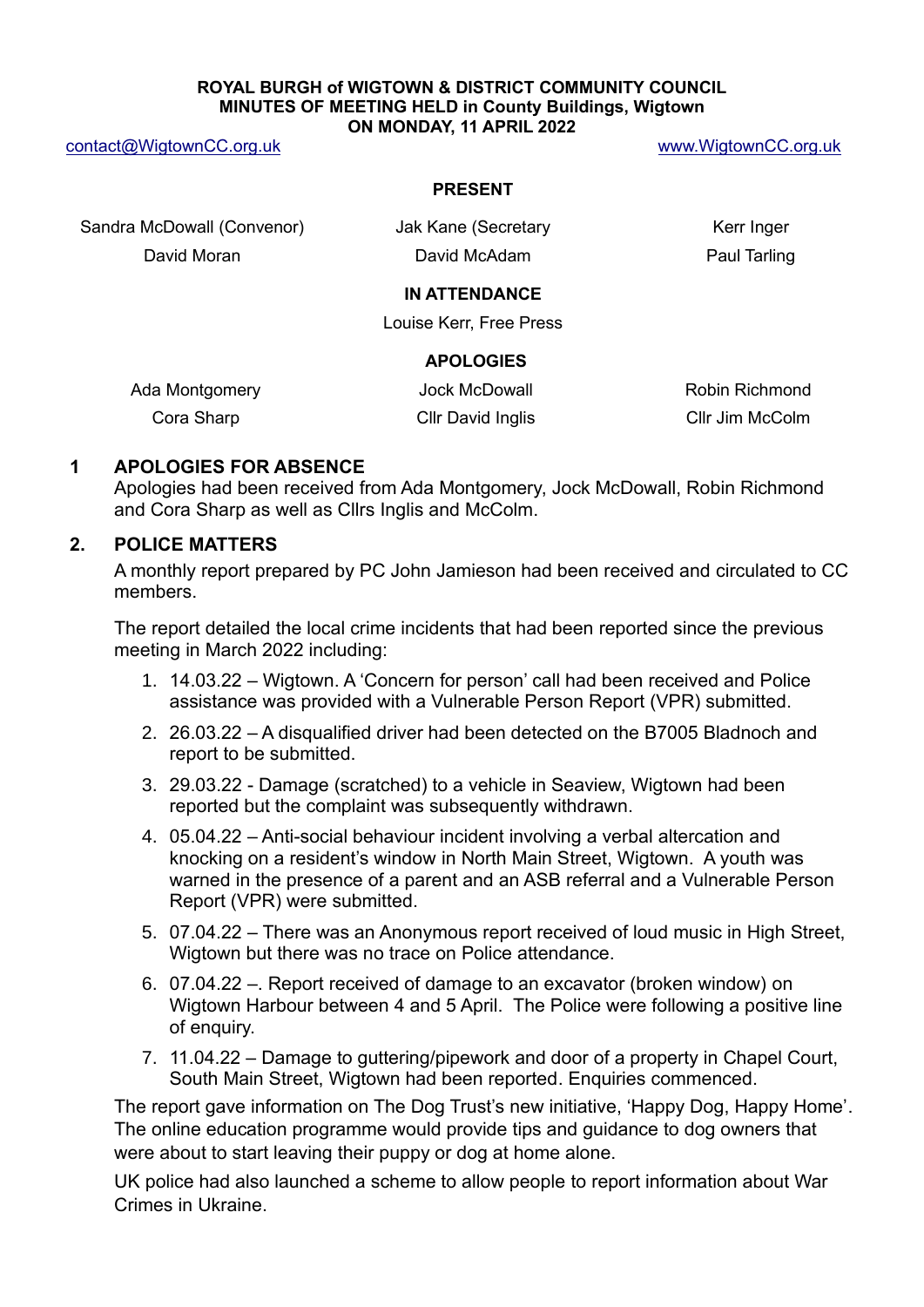# **3 APPROVAL OF AGENDA AND ANOTIFICATION OF ANY OTHER BUSINESS**

An Agenda had been circulated prior to the meeting and was approved with the addition of damaged wall opposite the Maidland Farm opening and use of the Community Notice Board.

**4 APPROVAL OF MINUTES OF PREVIOUS MEETING (Monday, 14 March 2022)** The minutes of the previous meeting had been circulated prior to the meeting and were unanimously approved by those present.

# **5 MATTERS ARISING**

- *a) Wigtown Bottle Bank –* The Council would be asked if the area around the Lorry Park in general could be cleaned up.
- *b) Core Path at Bladnoch Distillery –* Sandra McDowall and Jak Kane had met with Dr Savage who had reiterated that general access to the path within the Distillery estate was not possible because of the significant higher level of health and safety on the site required by its new COMAH status. However, he agreed that he would look at potentially holding an 'event' style walk and had been asked to consider 3/4 seasonal walks.
- *c) Graffiti, Southfield Lane –* The graffiti on the wall of the property on Southfield Lane had been removed.
- *d) Whauphill Hall –* The responses to the CCES enquiries about the trees around the Hall and the provision of a disabled parking space were due to be received within days and would be shared once received.
- *e) Wigtown Pavilion Open Day –* the Open Day had been held and Paul Tarling had attended as an individual resident. Matt Kitson would be producing a report on the survey results and consulting further on the way forward.
- *f) Wider Machars Federation of Community Councils* So far only Kirkmabreck, Whithorn and Wigtown Community Councils had expressed an interest in reforming the Federation.

# **6 UPDATES & REPORTS**

# **a: Financial Report**

Draft accounts for the financial year to 31 March 2022 had been circulated. There had been no expenditure in March but the Bank of Scotland had paid compensation of £25 for the inconvenience when updating the signatories on the CC Bank Accounts. The Council had released the grant monies for Community Events (£300) and Christmas Lights (£365.40). The full amount had been allocated against the Winter Festival to cover the cost of the new lights purchased.

There was a balance of £368.73 in the Resilience Account and it was agreed that the cost of replacement dog bags should be charged against these funds. The CC's subscription to Zoom had been paid from Resilience funds and it was agreed that the subscription, which was due to expire on 4 May, would not be renewed.

The CC had received a £1,500 grant from Paths for All to purchase equipment to maintain local paths but nothing had been purchased yet for a number of reasons: lack of storage facility, need for training, Covid restrictions. It was agreed that Paul Tarling would identify a rough mower and strimmer together with protective equipment which would be bought hopefully within the budget available. The grant received from Kilgallioch would be used to provide the required H&S training for users of the equipment and Paul would pull together a report for the next meeting.

# **b: Consultations Report**

There were no current Consultations to discuss.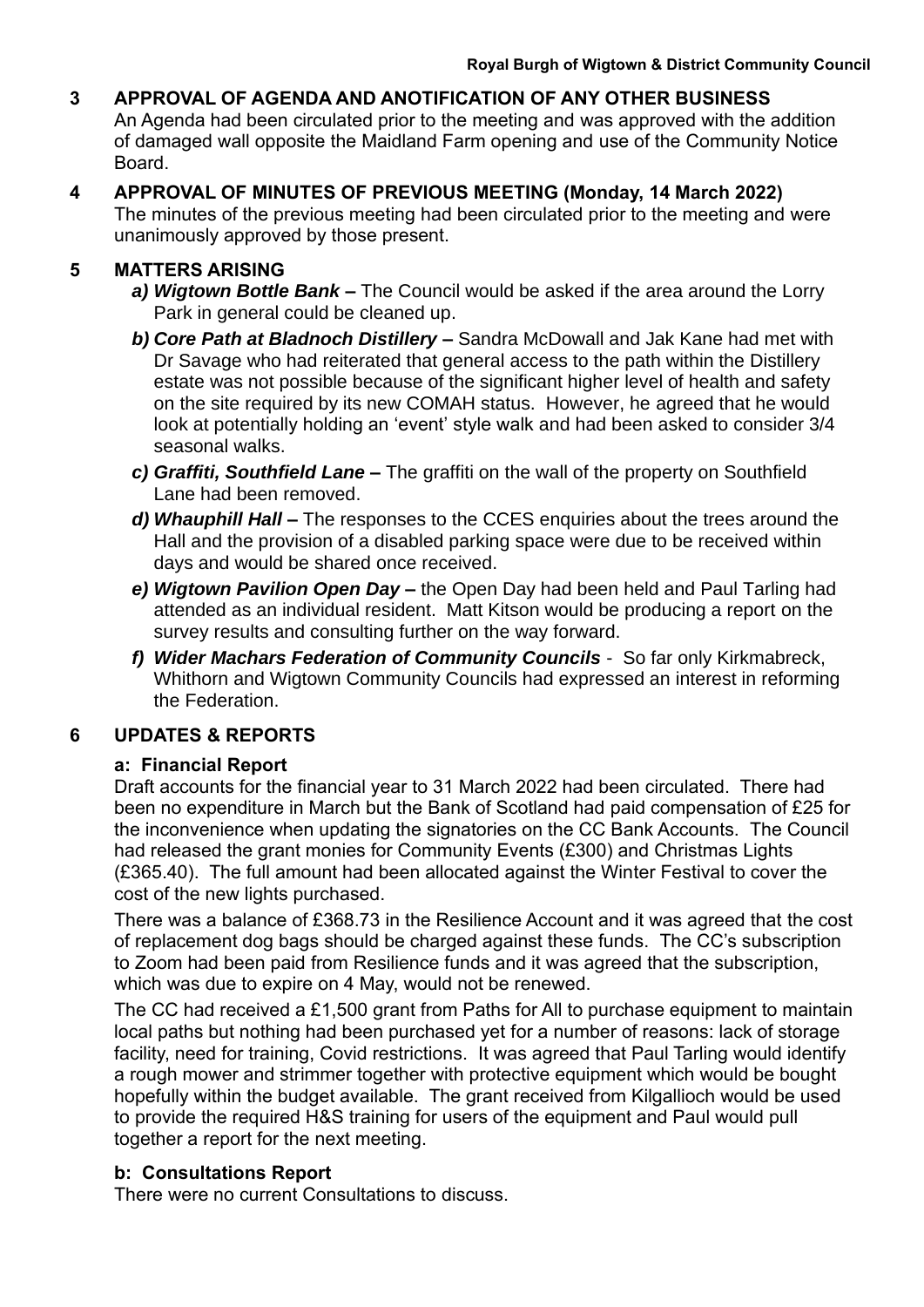# **c: Planning Working Party**

A Planning Report had been circulated prior to the meeting. Two new applications had been registered by DGC Planning. One was for Planning in Principle for a Dwellinghouse at Low Cotland next to the new Showfield and the other was for the relocation of tanks at Bladnoch Distillery along with the siting of a portacabin to provide canteen and drying room facilities for staff.

An amended design had been submitted in connection with the new house on the Old Church Street site adjacent to Craigmount that would see the property provided with a septic tank and soakaway. The relative application had been refused because the site is located in a publicly sewered area and they were looking to not connect to the public sewer despite a connection solution being available which was contrary to the LDP2 Policy IN9 – Waste Water Drainage.

There were no updates on other outstanding applications.

It was agreed that no submission be made and the content of the report was noted.

### **d. Town Square Developments**

There had been no progress with the painting of the embellishment kits on the new lampposts on North Main Street or the work to control the lights around the McGuffie Gardens.

# **e. Martyrs' Stake/Old Railway Line**

Paul Tarling continued the work in connection with the proposed interpretation boards. Anna Johnson DGC had confirmed that the Council would provide a recycled bench to be located in the Martyr's Stake car park and a new wooden picnic bench next to the Goose Stones area.

# **f. Plant a Tree for the Jubilee/Bank Holiday Celebration**

Paul Tarling confirmed that he had sourced the three trees including an oak tree for Wigtown. He would now need to liaise with Billy Broll, DGC to identify the specific locations and arrange the planting.

It was agreed that a meeting of the Bank Holiday Celebration Sub Group would be convened to pull together planning for the event and bring proposals for agreement at the next CC meeting.

### **g. Machars Action (MA)**

A copy of the monthly report on MA activities had been circulated by Robin Richmond. In his absence from the meeting, it was noted that the two items related to Wigtown Community Promotions had been incorrectly reported and Sandra McDowall undertook to discuss the issue with MA.

# **h. Borderlands Place Programme**

There had been no progress reported from DGC

# **7 CORRESPONDENCE**

- **a)** *Memorial/Headstone Safety Project –* DGC had written to advise that the project had recently restarted and they would be progressing an inspection regime across all 215 cemeteries in the region. Officers would be in direct contact with CCs and other organisations within communities when they were due to start an inspection within one of its cemeteries.
- **b)** *RBLS Best Kept War Memorial Competition 2022* DGC had invited WCC to enter the competition that was being hosted by RBLS (Royal British Legion Scotland) given its involvement in the D&G Competition in 2021. As Wigtown had not been successful in the D&G competition, it was decided not to enter the Scotland-wide event.